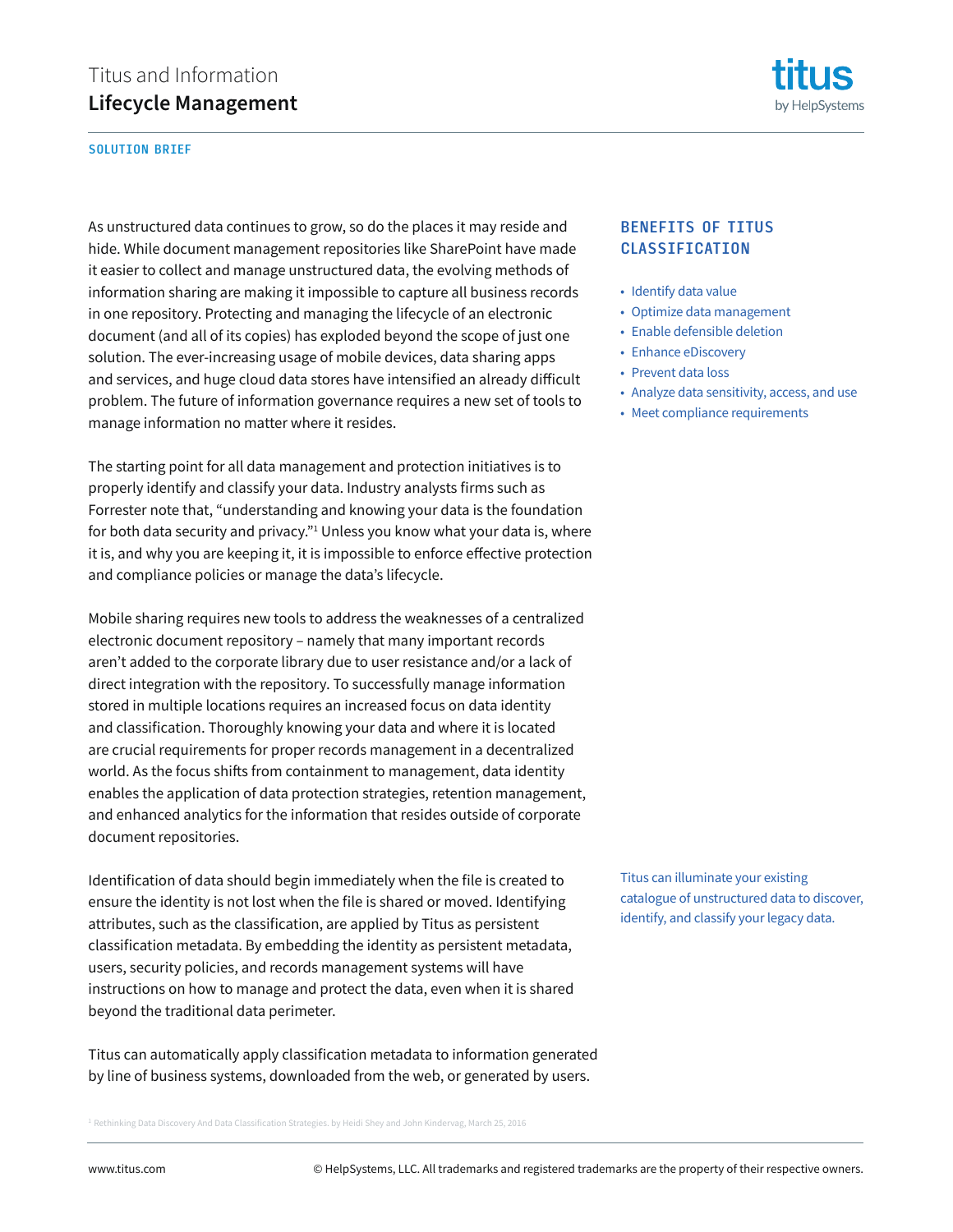# Titus and Information **Lifecycle Management**

Automated classification policy can be set based on static attributes, such as the source of the information and the folder location where the information is stored, or based on contextual attributes, such as file content. In cases where accurate automated classification may be challenging (for example, with business strategy or intellectual property documents), users can be guided in the manual application of the classification with easy to use toolbar buttons and pop-ups. To assist users with manual classification, system suggested classifications can also be provided to the user when making their selection. Regardless of the method used, it is necessary to properly identify the unstructured data—either by the system or the user—as something disposable or valuable.

In addition to creating processes for identifying data as it is created, Titus can illuminate your existing catalogue of unstructured data to discover, identify, and classify your legacy data. Information stored in network file shares, SharePoint, and Cloud repositories such as SharePoint Online, OneDrive, Box, and Dropbox can all be scanned to determine where sensitive data resides. By analyzing the content, context, and file properties, Titus is able to assign an identity to the file and apply persistent classification metadata.

The identifying information applied by Titus does not need be limited exclusively to the data's sensitivity. Virtually any other important attributes about the file—or about how the file should be managed—can be applied to the metadata. As the classification is being applied, Titus can also write to the metadata the appropriate compliance and retention codes. As a result, even if the data resides outside of an electronic document management solution (EDMS) this extra identifying information helps to ensure that data is easy to locate and that it is protected and handled according to government, industry and corporate requirements.

During its lifecycle, your organization's data will be accessed and shared with multiple users, so it is important that it is shared in accordance with policy. As a document makes its way through a workflow, the classification can be augmented to include the document status, such as "Draft", "Pending Review" or "Published". Based on the documents' status and sensitivity, Titus can be configured to automatically move sensitive files it finds in inappropriate or unsecured locations to secure folders, thereby helping to ensure access is restricted to authorized users only. When used in conjunction with SharePoint/ SharePoint Online, status and classification updates can also be used to manage user access and rights.

Titus email policies help to ensure that information and email attachments are only sent to the appropriate people. For example, organizations such as banks and investment firms may require "ethical walls" which prohibit the sharing of information between some groups of people within the same organization. By evaluating the sender, attachment, and recipient attributes, Titus can control

Titus makes it possible to compare the data's identity with the recipient's identity to enforce secure data sharing policies.

By analyzing log data captured by Titus, it is possible to locate and correct a multitude of potential risks to the integrity of your information libraries.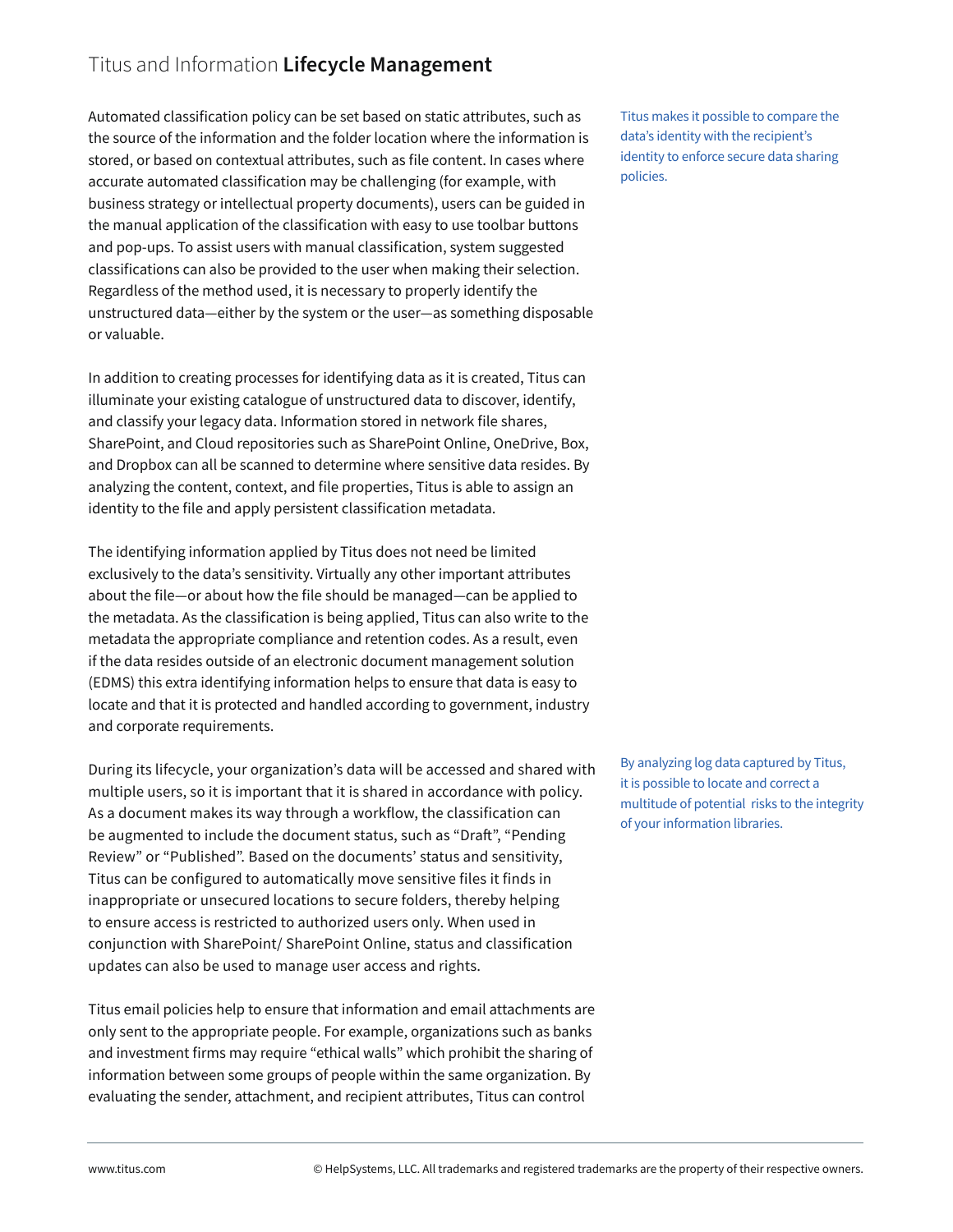## Titus and Information **Lifecycle Management**

the flow of information according to policy. In other words, Titus makes it possible to compare the data's identity with the recipient's identity to enforce secure data sharing policies.

Additionally, Titus classification metadata empowers the entire data governance ecosystem. As Titus performs a system-wide scan it can trigger your encryption or enterprise rights management (ERM) solution to immediately protect sensitive files where they are found. Data loss prevention (DLP) systems and cloud access security brokers (CASB) also benefit from the classification metadata. By reading the Titus metadata, DLP and CASB solutions are provided with the data's precise sensitivity and identity, empowering them to operate with increased accuracy. Downstream security technologies are no longer dependent exclusively on their own evaluation of the data but can rely on the Titus metadata (or a combination of the two) in order to make more accurate and fine grained policy decisions concerning the movement of information across the network or up to the cloud.

As data ages, it shifts from corporate asset to liability. It is advisable to delete data as soon as business and legal requirements allow, not simply to save money on the storage and eDiscovery costs associated with huge data libraries, but because this data may prove harmful in the event of a lawsuit. By adding identity and retention information to email and documents, it is possible for your archiving and records management system to make accurate decisions on what data should be kept, and what can be destroyed. An accurate and consistently enforceable retention policy provides your organization with a defensible position if challenged as to why information was deleted. In the event that you do need to locate information for audit, legal, compliance and regulatory requests, Titus metadata facilitates eDiscovery efforts.

In fact, Titus reporting capabilities make it much simpler to apply order to your information. The data captured in the Titus logs help security and records management personnel identify where data is, its sensitivity, and who has access. By analyzing data from the Titus logs, either in the native Titus dashboard or via your preferred business intelligence (BI) tool, records managers can target data requiring action, be that adding classification, moving the file to a secure location or archive, protecting the data with encryption, de-duplicating, or deleting expired records.

In addition to locating risks associated with the data itself, Titus can reveal a great deal about how your users are interacting with your sensitive documents. Integrated directly into popular business applications, Titus is able to report on actions users take with the most sensitive files. Policy alert reports help to identify groups or individual users who are struggling with corporate security policy and may require additional training. Titus reports can also be used to detect anomalies, such as multiple document classification downgrades in a

#### TITUS CLASSIFICATION SUITE

**Titus Message Classification** is an easy-touse email security solution that ensures every Microsoft Outlook email's business value is identified before it is sent.

**Titus Classification for Microsoft Office** is a security and document governance solution that ensures all Microsoft Office files are classified and protectively marked for security and compliance.

**Titus Classification for Desktop** enables the classification and identification of any file type in a Microsoft Windows environment.

**Titus Illuminate** identifies, classifies, and protects data in network file shares and in the cloud, and provides analytics for insight into your data.

**Titus Classification for Mobile** is an easy to use email and document security solution for mobile devices that prevents data loss and ensures the right users have access to the right information.